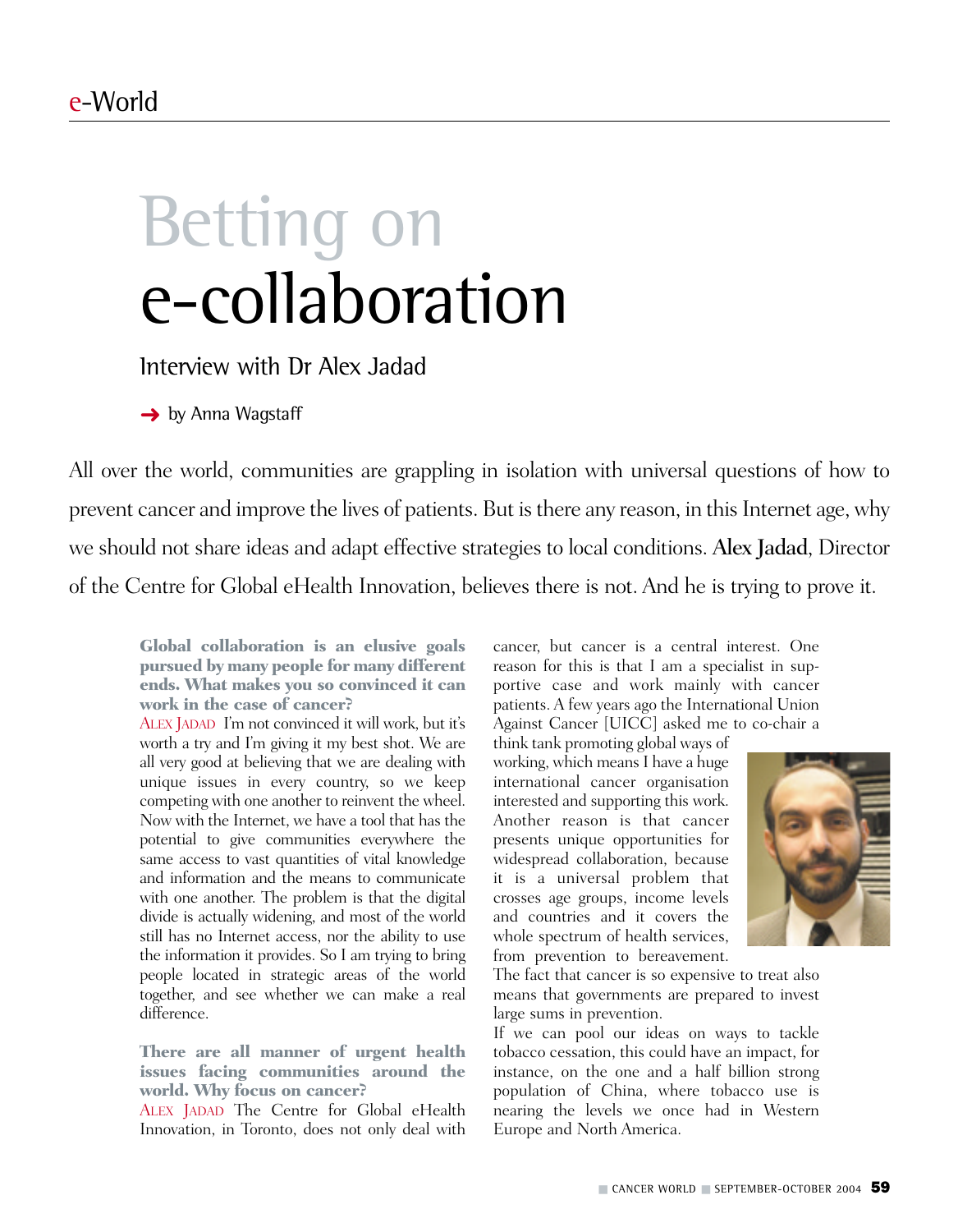

Centre like this one Hargeysa, Somalia, are bringing Inernet access to many parts of rural Africa

**In what fields are you trying to promote collaboration?**

ALEX JADAD We are concentrating initially on tobacco cessation and pain management as these are the two main issues that are widely seen as universal and transcend every boundary.

Tobacco is a huge problem everywhere, and the reasons for smoking are the same the world over. However, in some places we have had more success reducing tobacco consumption than in others. So rather than leaving each individual country, or community to work out, from scratch, ways of tackling the industry and educating young people about the dangers of smoking, we want to use the Internet to gather success stories from all over the world.

The UICC has already established a huge inter-

national network – Global Link – that connects people interested in tobacco cessation. We are now concentrating our efforts on creating what we call 'e-tool kits' to help make strategies that worked in one country equally effective in other cultural environments.

The other focus is pain management. In many countries morphine is managed as an illegal drug, and it is still very difficult to prescribe. But some countries, such as Colombia where I come from, have managed to solve the problem of how to prescribe morphine. So there is an opportunity to work with advocacy groups, to make them aware of the sort of regulations that have been successfully introduced in other parts of the world.

There are also many myths and cultural barriers that deter patients from taking effective pain relief,

### If we collaborate, then language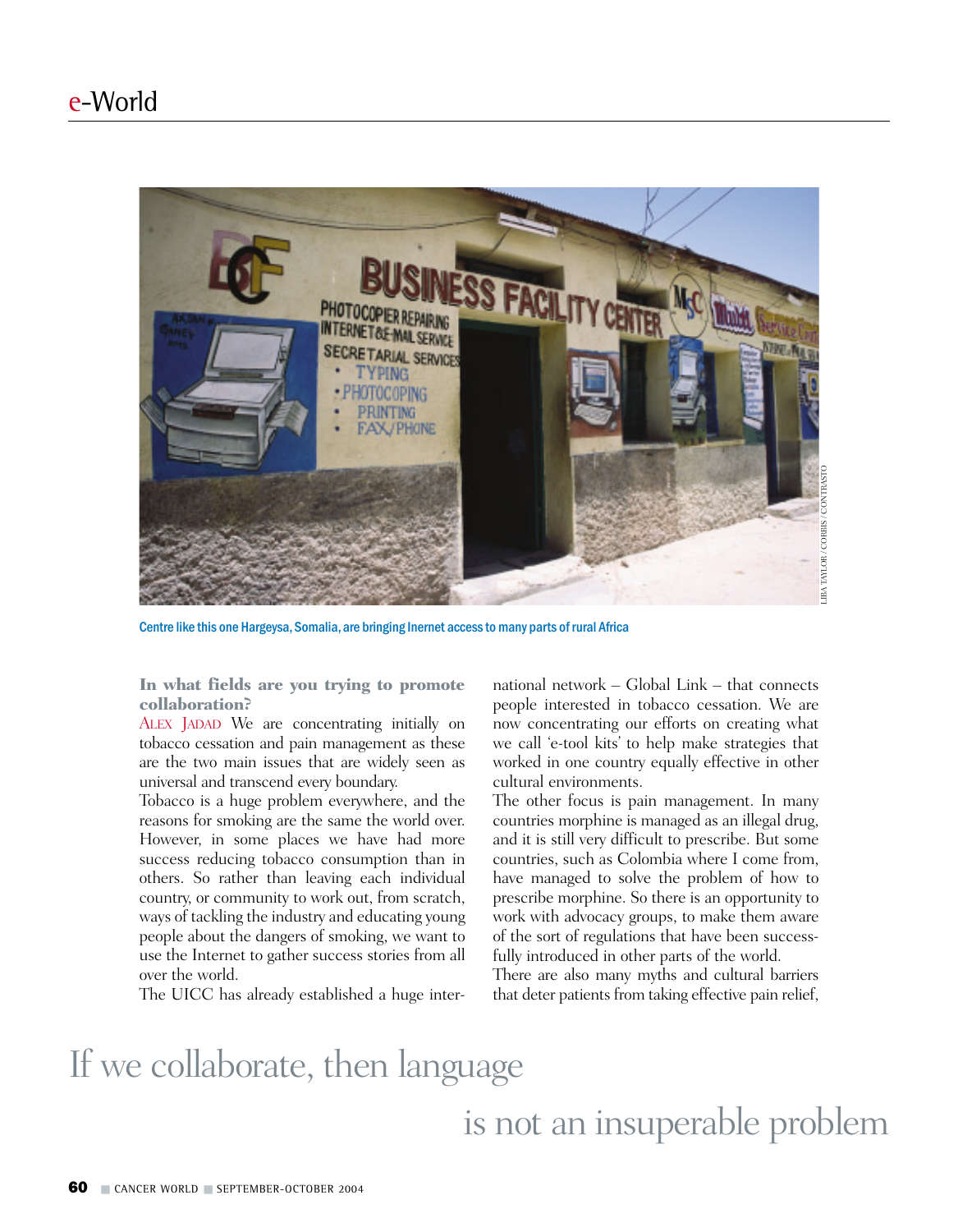and these are surprisingly similar the world over. Some people fear pain relief might make them die sooner or turn them into zombies. Others see pain as an inevitable part of cancer, or may not wish to be seen as wimps or distract their doctors from treating the disease. So here is an important issue that affects the quality of life of 75% of cancer patients and which we can improve simply by getting the message across that pain can be stopped effectively. Research has shown that it takes around 10–15 years for an innovation that has been proved successful in one environment to be taken up and used effectively elsewhere. We

businesses, promote basic health and hygiene, bring information to schools… My question is: why not use the same resources to promote cancer prevention and disseminate information on palliative care?

This is what I mean about global collaborative effort – looking at what is there and working together to achieve goals that go beyond what was originally intended. It's important to remember that we are not talking about a computer in every home. Community workers, health workers and teachers can all act as "information brokers," downloading what they need,

## So instead of everyone starting from scratch and making the same mistakes, each community can benefit from the expertise and success of others

can't afford this time lag in cancer, so we hope that by making these e-tool kits available we will be able to speed up the learning and adaptation process.

#### **What is being done to bring Internet technology to low-tech communities with poor infrastructures?**

ALEX JADAD A lot. The United Nations has turned parts of India into a living lab for experiments on how to widen access to the Internet, and there are now more than 2000 different projects to mobilise the community behind these efforts. One of these is an attempt to extend Internet access from towns to the surrounding rural areas by fitting antennae on local buses. The antennae provide a wireless (Wi-Fi) connection for anyone within a 300-metre radius, which means that villagers will be able to sign on for short periods, two or three times a day, as the buses drive around their village. In some rural areas in Africa there are now "telecommunity centres" with phones, Internet access, photocopiers, all under one roof. These initiatives have many different purposes: to support farming communities, encourage small

adapting it and getting the message across in appropriate ways.

**Even if these communities do get Internet access, what good will it do them? The information is almost entirely in a language they can't understand, and written in the contexts of economic, cultural and health environments that differ radically from their own.** 

ALEX JADAD If we collaborate, then language is not an insuperable problem. Toronto, where I work, is a good example. It is like a mini-world with 150 ethno-cultural communities. Here we have a telephone service called 211, which provides a translation service in 100 different languages, 24 hours a day, seven days a week. It is expensive, and paid for partly by the state and the phone company, and partly by charitable trusts. But it serves 3000 community groups and support agencies in the city, so there are huge economies of scale. None of the groups could provide this service alone, but through collaboration, they are able to overcome language barriers even in the most linguistically diverse city in the world.